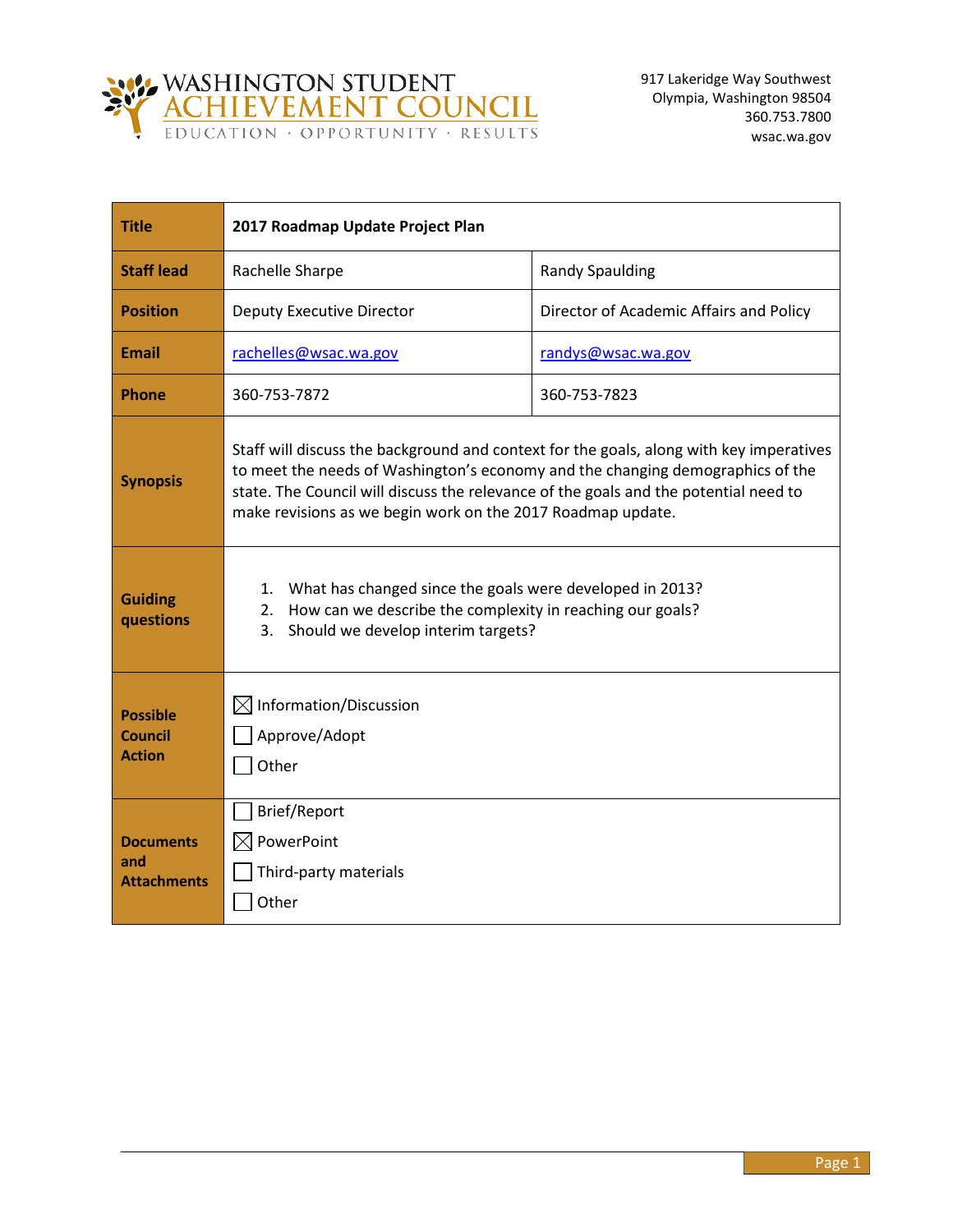

# ROADMAP 2017

### Discussion of Attainment Goals February 8, 2017

Rachelle Sharpe, Ph.D.—Deputy Executive Director Randy Spaulding, Ph.D.—Director of Academic Affairs and Policy

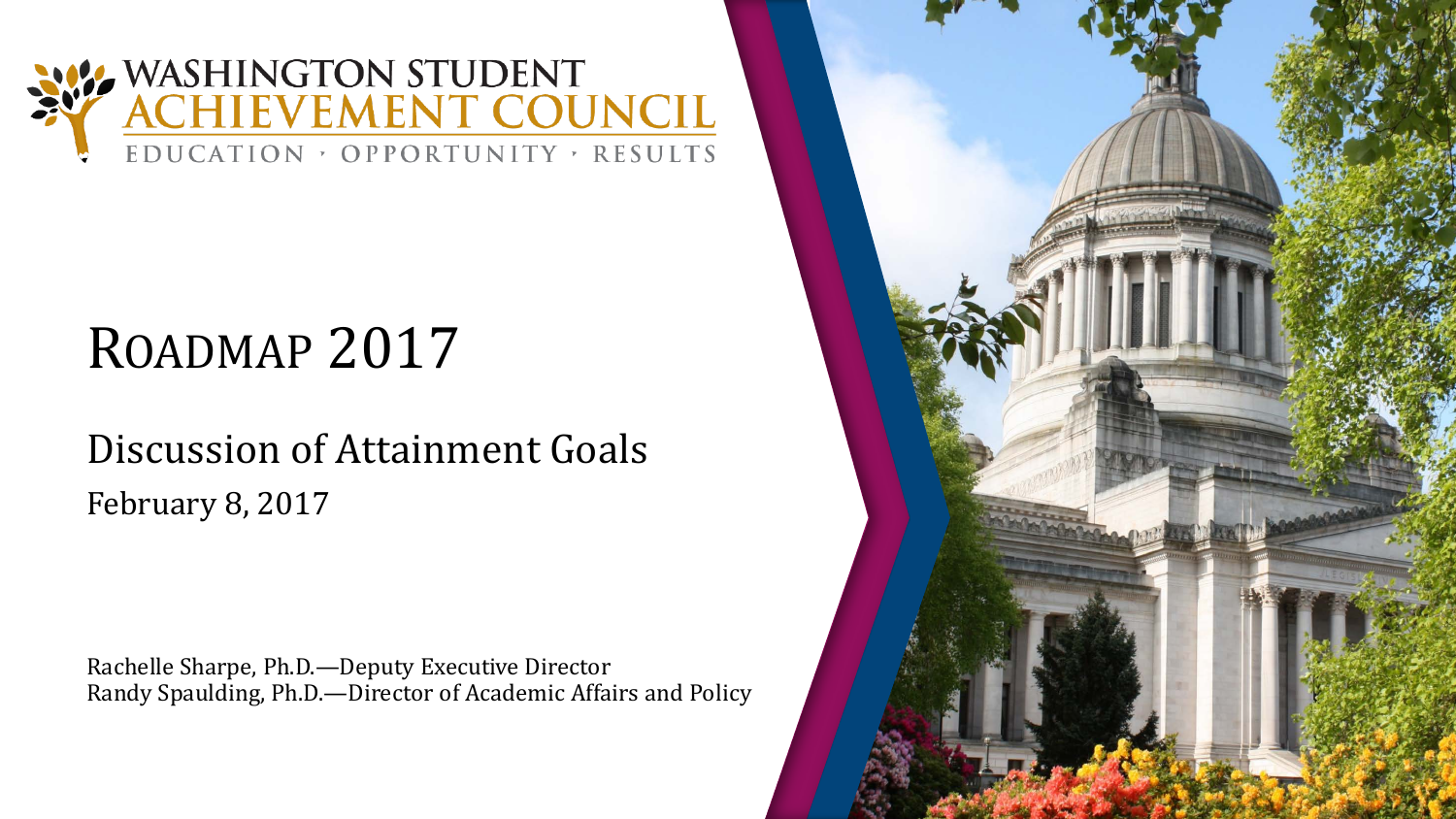

- 1. What has changed in the economy and in our educational system since 2013?
- 2. How can we describe the complexity in reaching our goals?
- 3. Should we develop interim targets?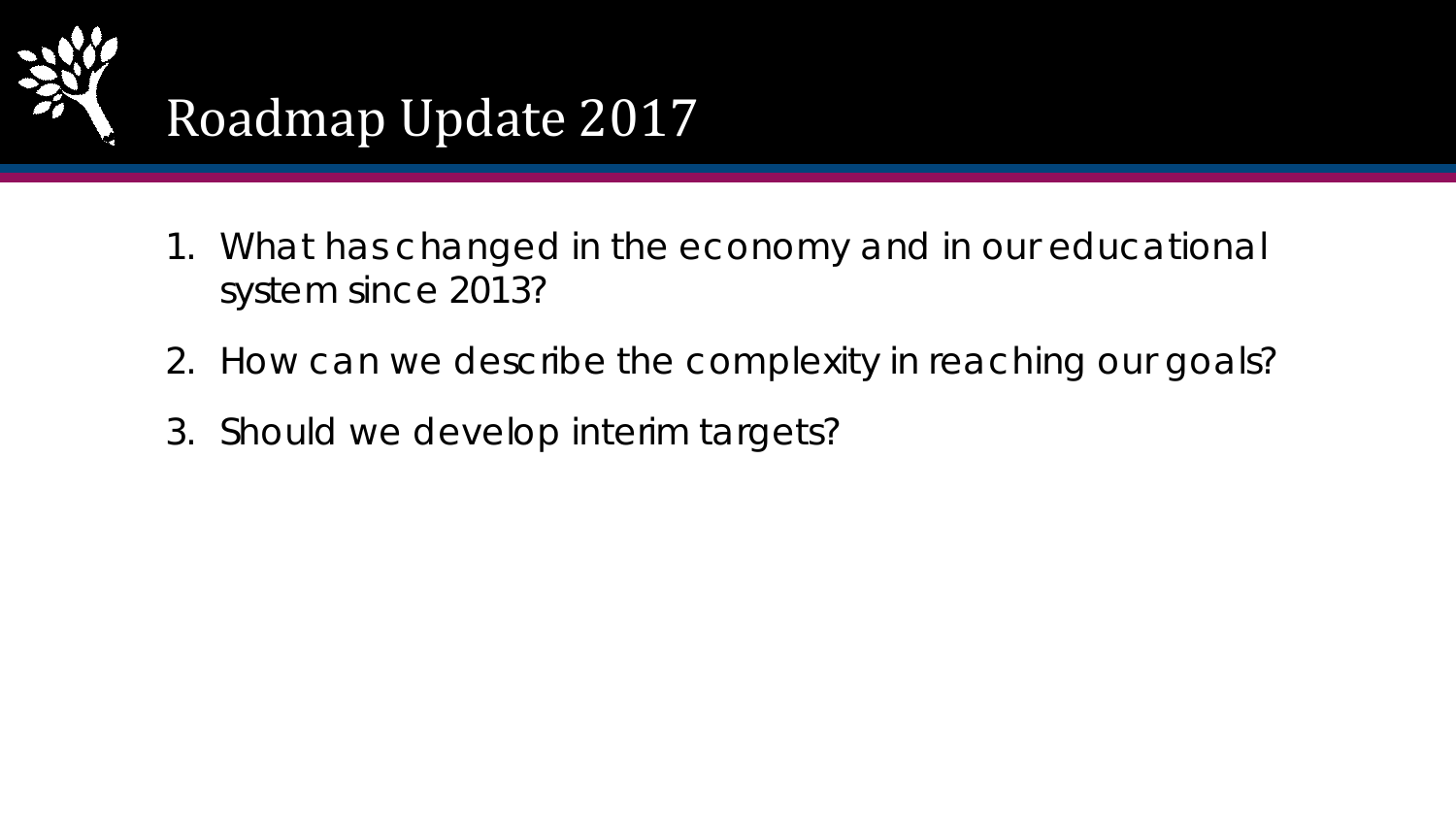

## Statewide attainment goals by 2023

### Ensure our residents can compete for the best jobs in Washington.

**100% of adults\* will have a high school diploma or equivalent.** 

**At least 70% of adults\* will have a postsecondary credential.** 

**The ten-year Roadmap outlined the goals adopted by the 2014 Legislature.**

\*Adults in Washington aged 25-44.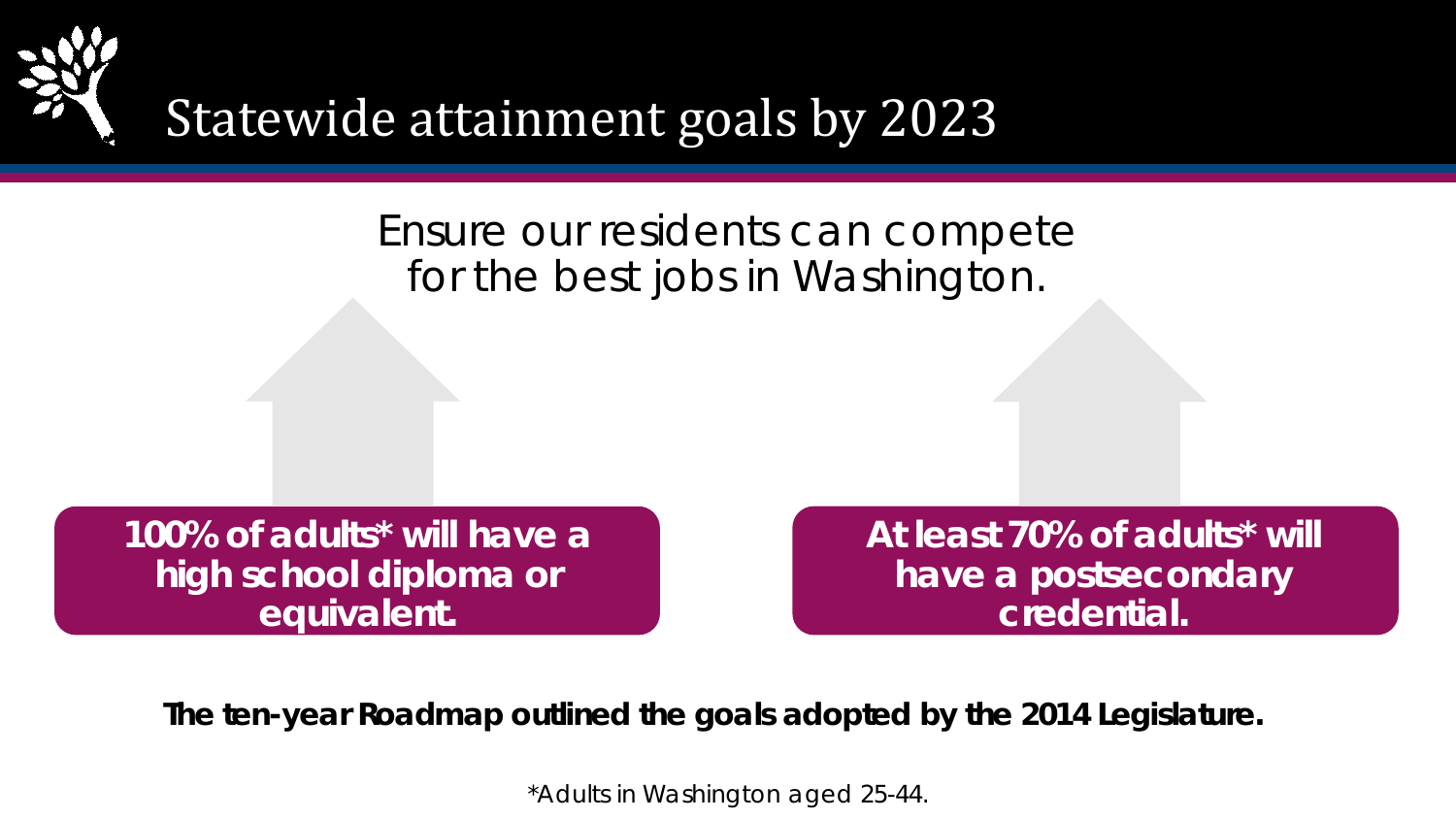

## Education is critical to a thriving economy

- 80% 90% • Over 3/4 of job openings in Washington require education beyond high school.
- 40% 50% 60% • The state goals reflect the needs in Washington and are consistent with analysis by national experts.
	- 20% 30% • Lumina Foundation and the Georgetown University Center on Education and the Workforce.



#### Total Openings by Education Level 2018-2023

\*Mid level: A year or more of college credit including Associates degrees. Source: A Skilled and Educated Workforce 2015

0%

10%

70%

100%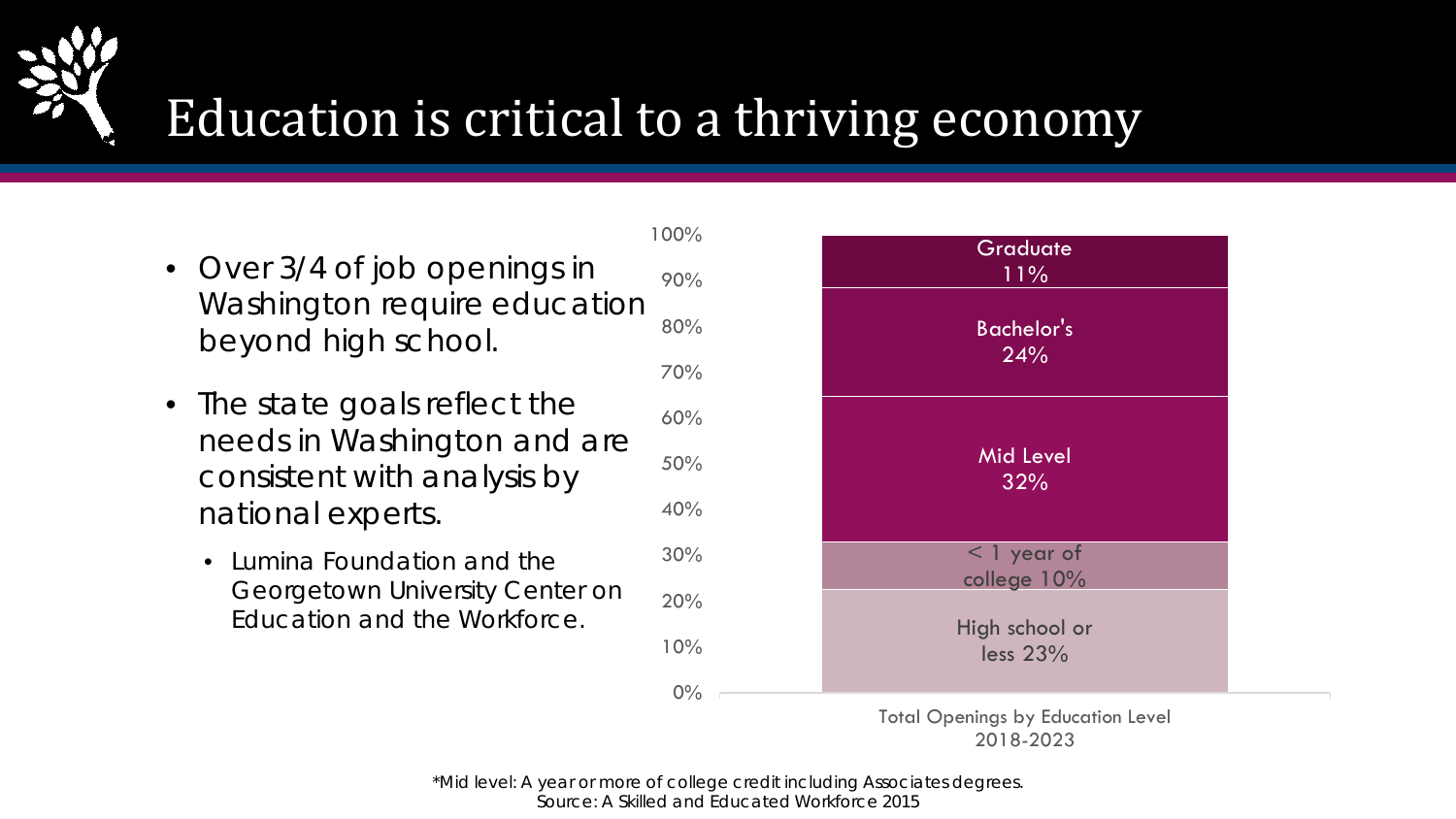

# Further education leads to prosperity

- Living wage employment.
- Higher labor force participation.
- Lower unemployment.

#### **Income and Unemployment by Educational Attainment**



SOURCE: WSAC staff analysis of ACS 2009-2013 Employed and "Not Currently Attending" Washington Residents (September 2015).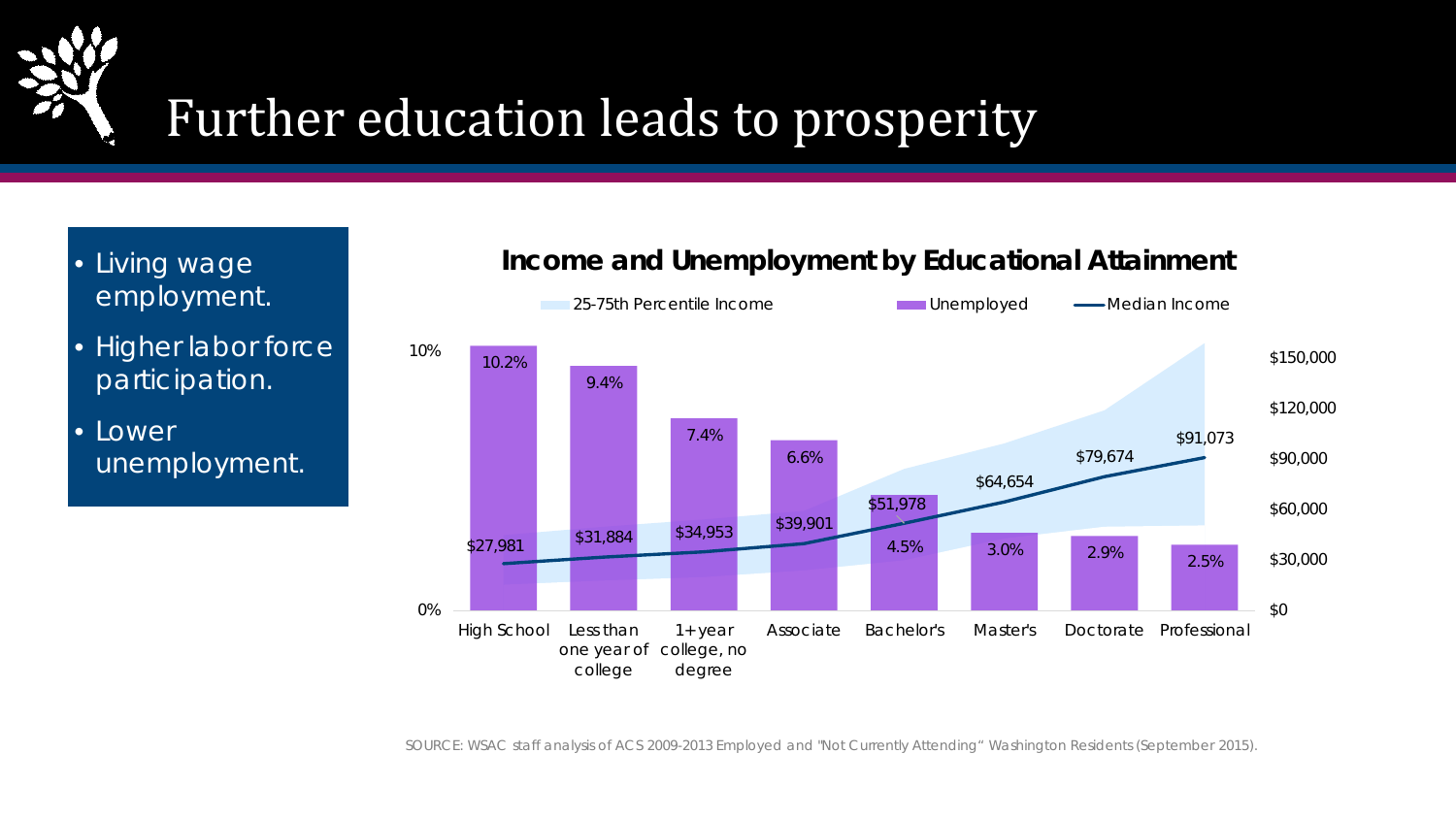

## Attainment varies by population

Students from racial and ethnic minority populations represent an increasing share of Washington's high school population.

However, attainment gaps persist for certain populations.

#### **Educational Attainment of Washington Residents Aged 25-44**



Source: WSAC staff analysis of ACS year 2011-2013 (September 2016)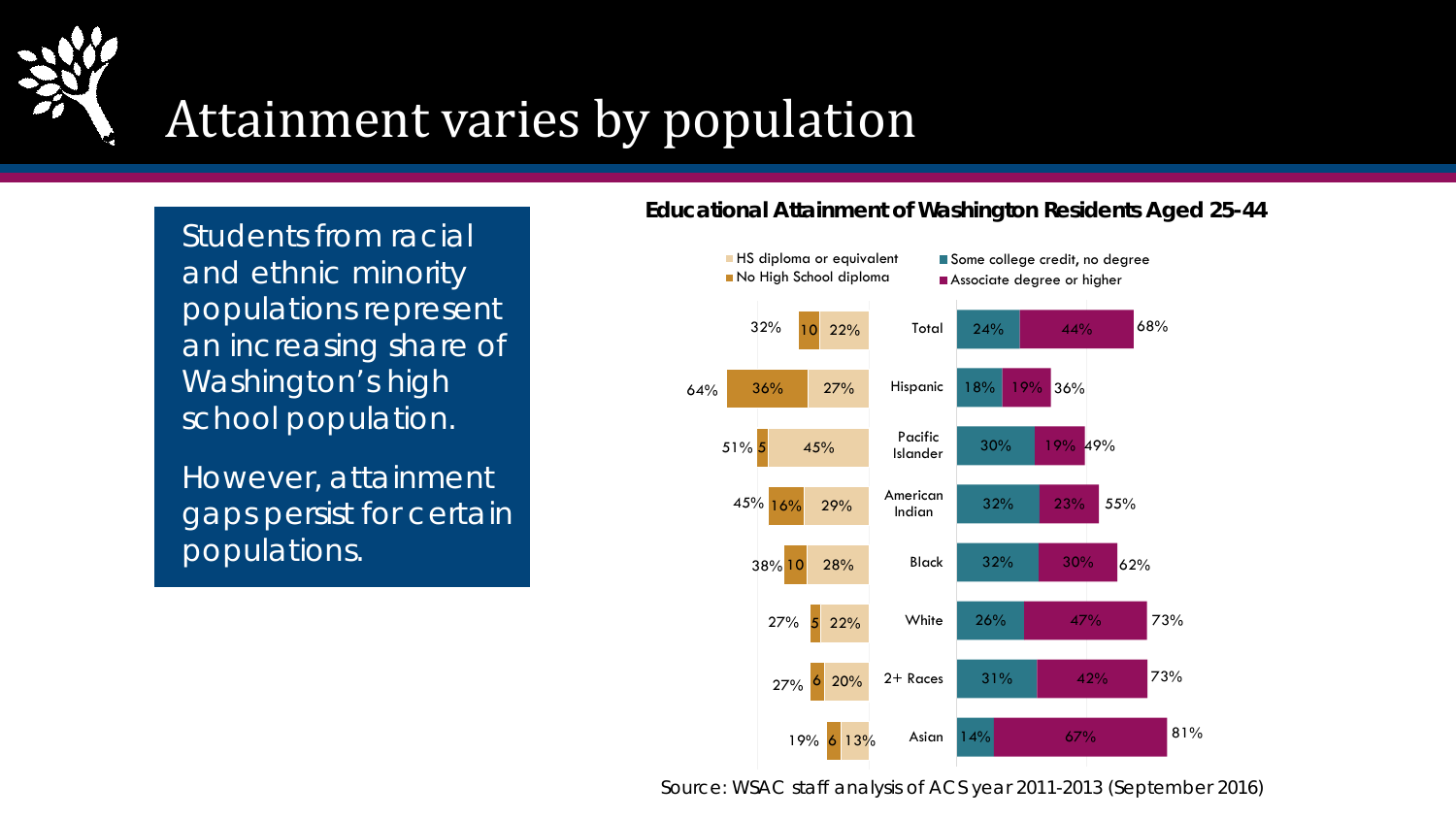



\*Mid level: A year or more of college credit including Associates degrees.

Source: A Skilled and Educated Workforce 2015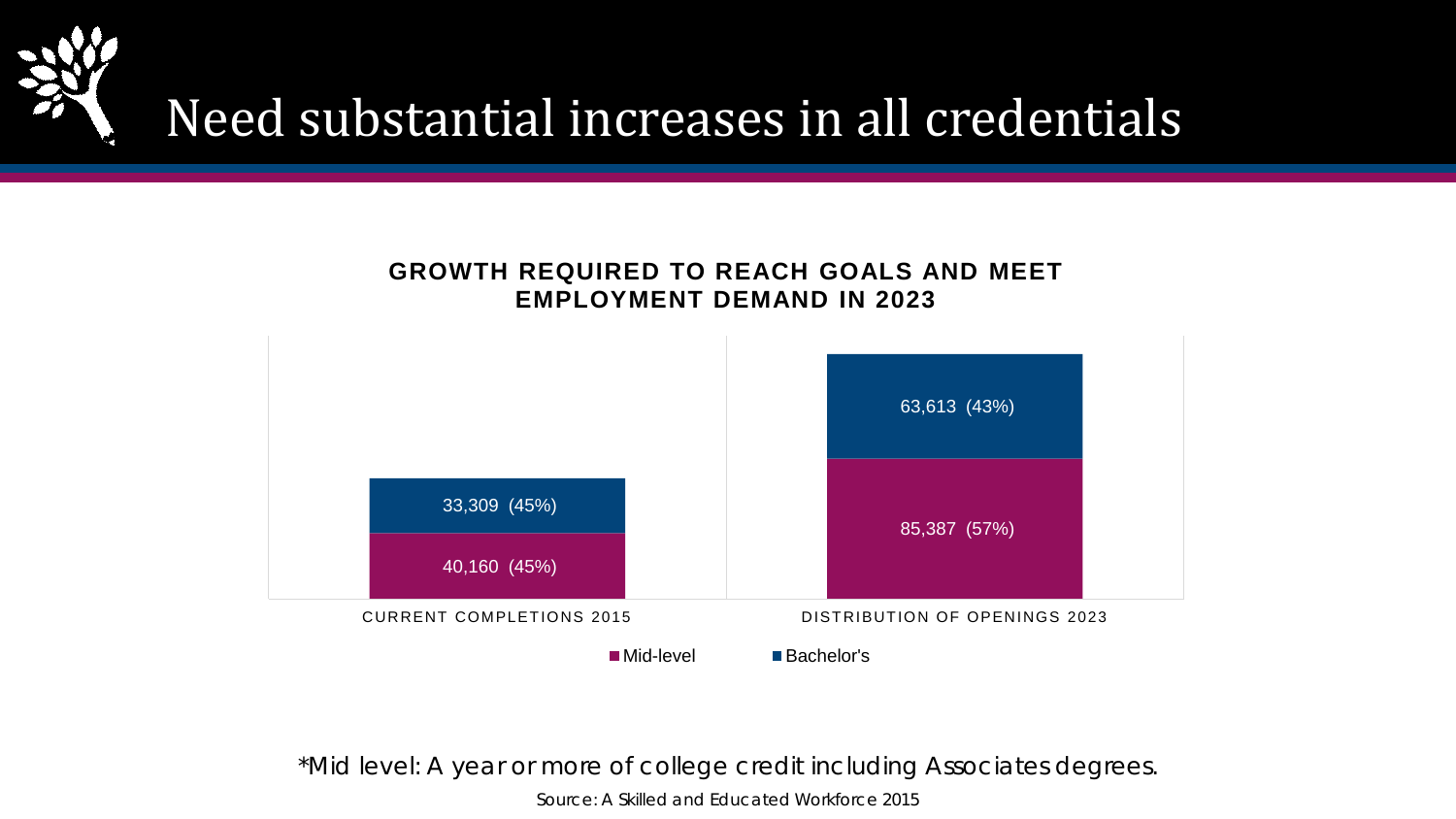

## Growth required to achieve goals

To meet the goal and address population growth, 500,000 additional adults would need to complete a credential.

90,000 would be required to keep pace with population growth.

80,000 could result from 2017-19 Strategic Action Plan investments.

#### Increases in Attainment Required to Meet Roadmap Goal of 70% Postsecondary Attainment by 2023

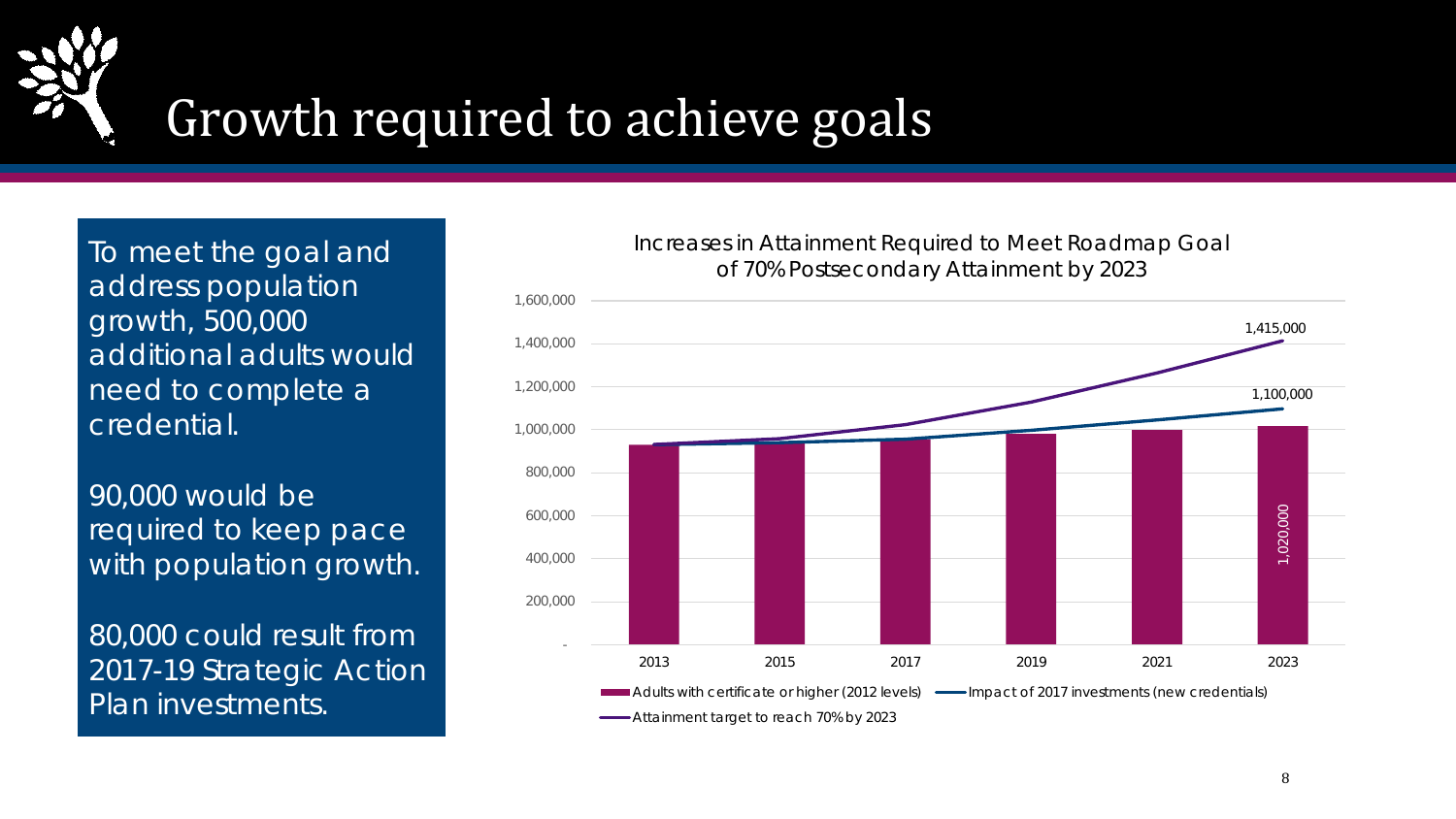

# Sustained commitment leads to results

### Well-funded institutions

• Provide quality instruction and student support to improve graduation rates.

### Stable state financial aid

• Helps low-income students afford college.

Predictable tuition

- Helps families plan for college costs.
- Enables institutions plan longer term.

Sustained commitment from the Legislature leads to positive results.

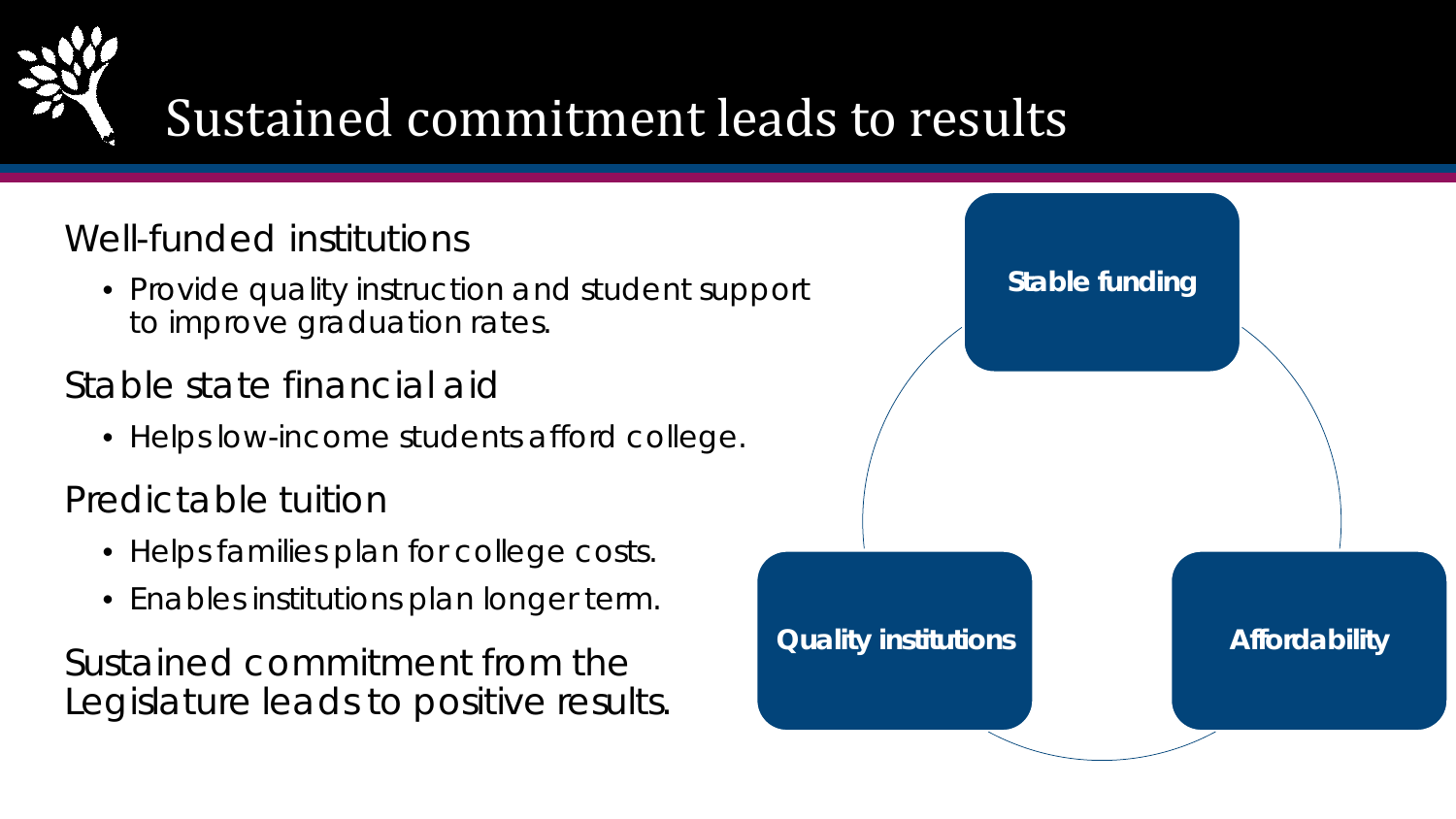

# Advisory Group Proposed Work Plan

- Establish a Vision statement
- 2. Reaffirm the state's workforce needs
- 3. Develop interim targets
	- Region
	- Sector
	- Workforce Industry
- 4. Describe leading indicators and performance measures
	- College Readiness
	- Postsecondary Participation
	- College Completion
	- Affordable Pathways
	- Workforce Demands  $10$
- 5. Leverage data systems to evaluate outcomes
	- Private institutions
	- Certificates and apprenticeships
	- Mix of credentials based on employer needs
	- Sector and regional contributions
- 6. Describe current efforts and strategies

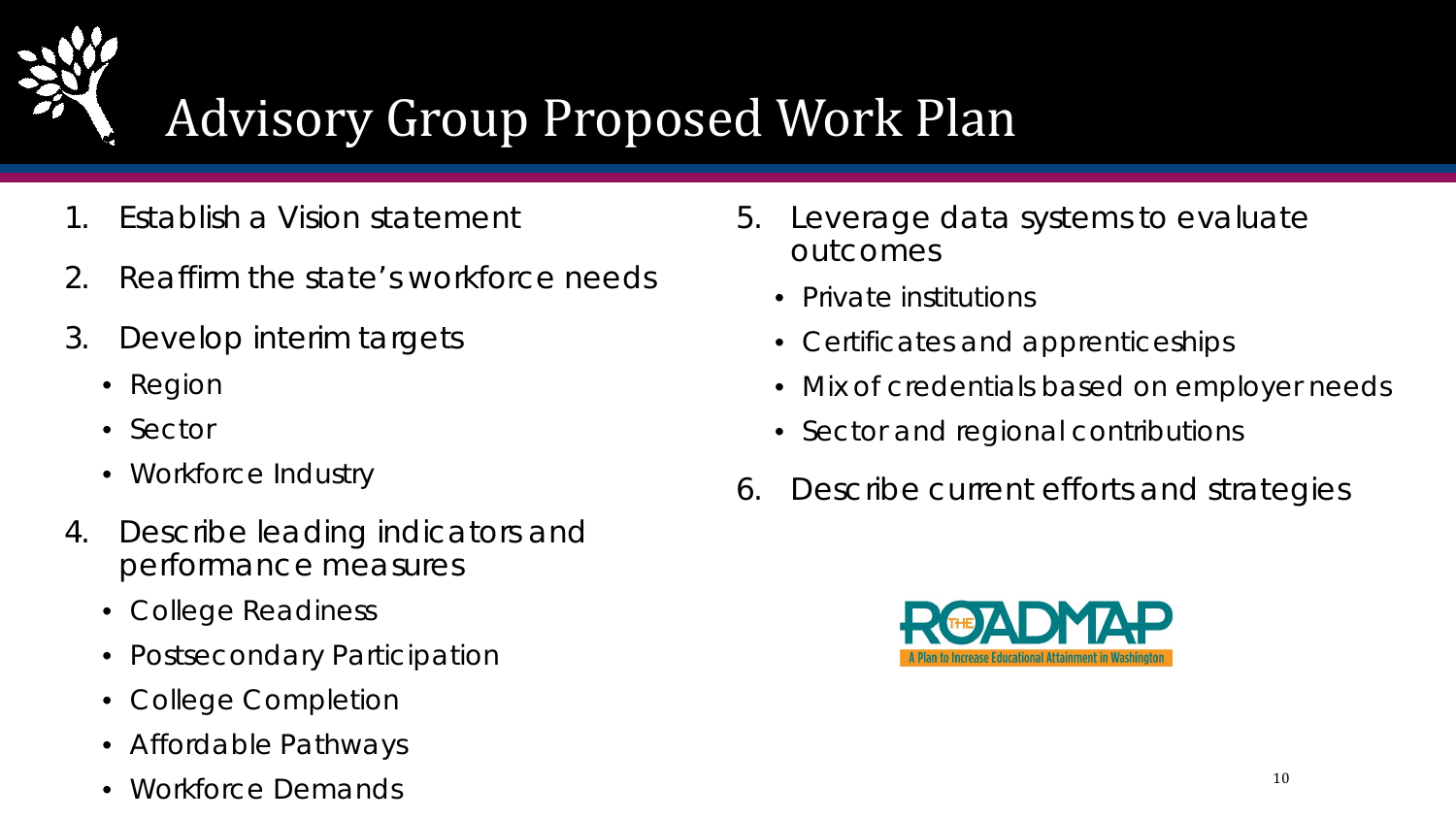

# Higher education provides returns to the state

| Calculating the Economic Value of Increasing College Credentials by 2025                                                                                                                                                                     |                                                               |                     |
|----------------------------------------------------------------------------------------------------------------------------------------------------------------------------------------------------------------------------------------------|---------------------------------------------------------------|---------------------|
| Washington                                                                                                                                                                                                                                   |                                                               | <b>Save Scenari</b> |
| <b>View Returns on Investment</b><br><b>Increase College Attainment</b>                                                                                                                                                                      | <b>Instructions and Definitions</b>                           | <b>Print Page</b>   |
|                                                                                                                                                                                                                                              |                                                               |                     |
| Set Postsecondary Performance Goals for Year 2025                                                                                                                                                                                            | Optional: Set 2025 College Attainment Goal (%)                | 60.0                |
| <b>Increase College Access</b>                                                                                                                                                                                                               | (Current College Attainment of 25 to 64 Year Olds is 42.5%)   |                     |
| Avg. Performance of Top 3 States                                                                                                                                                                                                             | Gap: Additional Degrees Needed to Meet Goal                   | 447,883             |
| High School Graduation Rate<br>68.6%                                                                                                                                                                                                         | Results: Additional Undergraduate Credentials Awarded by 2025 |                     |
| 50.7%                                                                                                                                                                                                                                        |                                                               |                     |
| 20 to 39 Year Olds Enrolled in College<br>0.50%                                                                                                                                                                                              | Associate's<br>5.618<br>Bachelor's<br>$+$                     | (3,407)             |
| <b>Increase Number of College Credentials</b>                                                                                                                                                                                                | = Additional Degrees                                          | 2,211               |
| Public Research <b>Public Research</b><br>25.0                                                                                                                                                                                               | Undergraduate Certificates                                    | 3,933               |
| Public Bachelor's and Master's <b>Contract Contract Party Contract Contract Party Contract Contract Contract Contract Contract Contract Contract Contract Contract Contract Contract Contract Contract Contract Contract Contrac</b><br>24.3 | <b>Total Additional Undergraduate Credentials</b>             | 6,143               |
| Undergraduate<br>23.9                                                                                                                                                                                                                        |                                                               |                     |
| <b>Credentials Awarded</b>                                                                                                                                                                                                                   | Additional Undergraduate Credentials Awarded Annually         |                     |
| Private Colleges <b>For a contract of the Colleges</b><br>27.5<br>per 100 Students                                                                                                                                                           | Certificates<br>Associate's<br>Bachelor's                     |                     |
| <b>Change Enrollment Patterns of Additional First-Time Students</b>                                                                                                                                                                          | 2,000                                                         |                     |
| Directly from High School<br>20 to 39 Year Olds                                                                                                                                                                                              | 1,500                                                         |                     |
| ÷<br>÷<br>Public Research<br>28%<br>2%<br>2025 Enrollment patterns<br>of additional first-time                                                                                                                                               | 1,000<br>500                                                  |                     |
| ÷<br>$\frac{1}{\sqrt{2}}$<br>Public Bachelor's and Master's<br>20%<br>5%<br>students as a result of the<br>improvements made                                                                                                                 |                                                               |                     |
| $\frac{1}{\sqrt{2}}$<br>÷<br>above.<br>Public Two-Year<br>32%<br>70%                                                                                                                                                                         | (500)<br>(1,000)                                              |                     |
| ÷<br>÷<br>20%<br>Private Sector<br>22%                                                                                                                                                                                                       | (1,500)                                                       |                     |
| 100%<br>100%<br>Must Equal 100%                                                                                                                                                                                                              | 2011<br>2015<br>2017<br>2019<br>2021<br>2023<br>2013          | 2025                |
|                                                                                                                                                                                                                                              |                                                               |                     |

#### Source: http://www.nchems.org